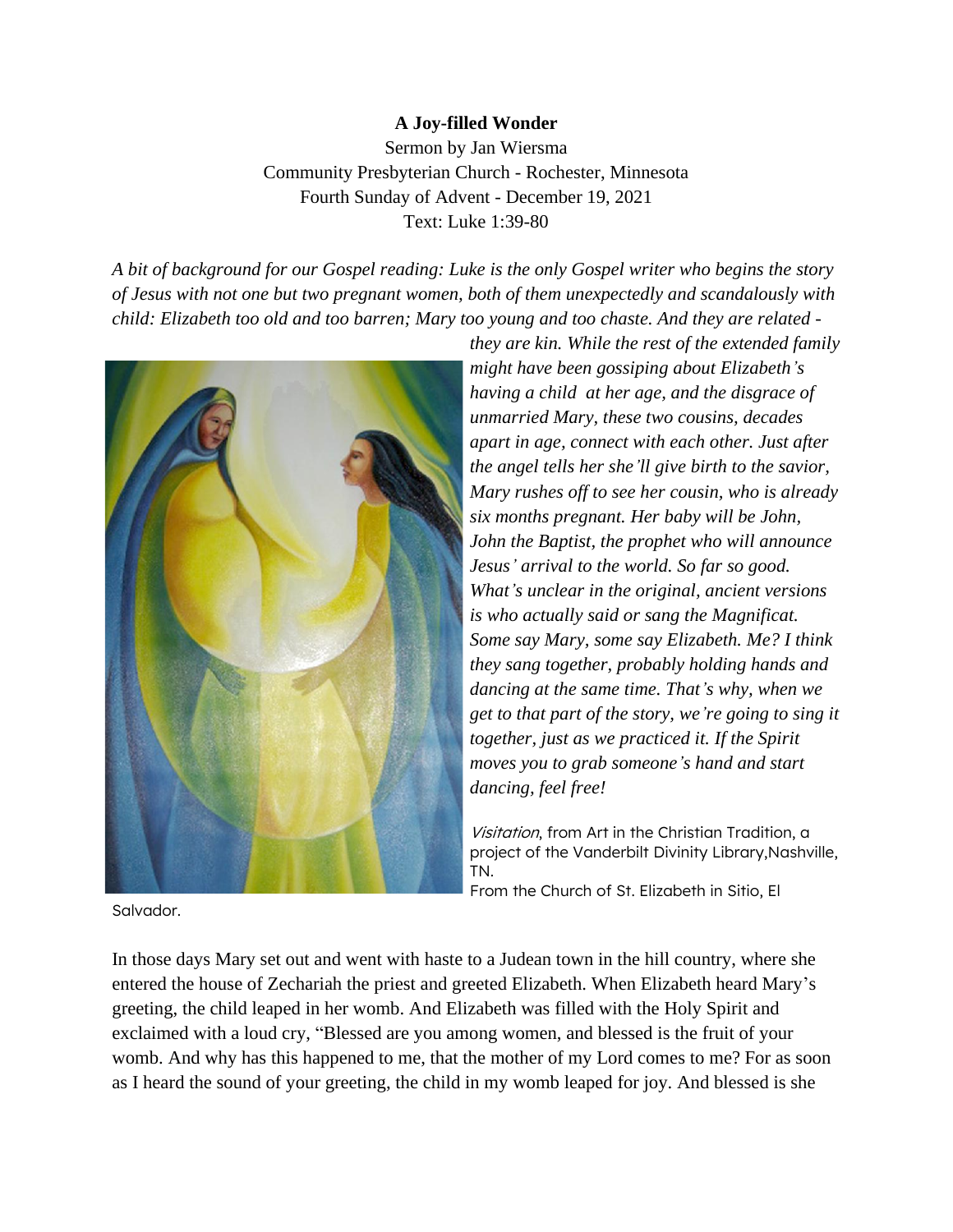who believed that there would be a fulfillment of what was spoken to her by the Lord." And they sang, and we sing with them:

My soul proclaims your greatness, O God! My spirit rejoices in you, my Savior, because you have looked with favor on my lowliness and showered your servant with blessing! From now to the end of time, all generations will call me blessed, for they will know the great things you have done for me. Mighty One! Your name is holy! In every age, your compassion flows to those who reverence you! But all who exalted themselves in arrogance have been scattered by your strength. You have deposed the mighty from their seats of power, and have raised the lowly to high places. Those who suffer hunger, you have filled with good things. Those who are privileged, you have turned away empty-handed. You have come to the aid of your people, in fulfillment of the promise you made to our ancestors when you spoke blessing to Sarah and Hagar and all their descendants, to the utmost generation!

And Mary remained there with Elizabeth for about three months and then returned to her home.

*Just in case you didn't notice, let me remind you that six months plus three equal a full-term pregnancy. The likelihood is that Mary stayed until Elizabeth delivered her baby. When she and Joseph settled into that stable in Bethlehem, she knew what childbirth looked like!*

Something amazing happened when Mary and Elizabeth met. It was not just that baby John leapt and danced in the womb, not just that Elizabeth sensed that Mary was carrying the Messiah. Not just that two miraculous pregnancies overlapped, one in the first trimester and one just entering the third. Something passed between these two women, one old, the other young. Holiness. Blessing. I imagine them gazing into each other's eyes with a kind of love-filled wonder. "Wow. I see you. I know you. You are God's chosen and anointed one. You are holy. You are whole."

Holiness is what flows between and among people when they love deeply, when they know each other from a heart space that doesn't need words to understand. Like a mother and daughter, or a family of sisters when they gather. Or a husband and wife sitting together in worship, holding hands. Sharing holiness. Passing blessing between them.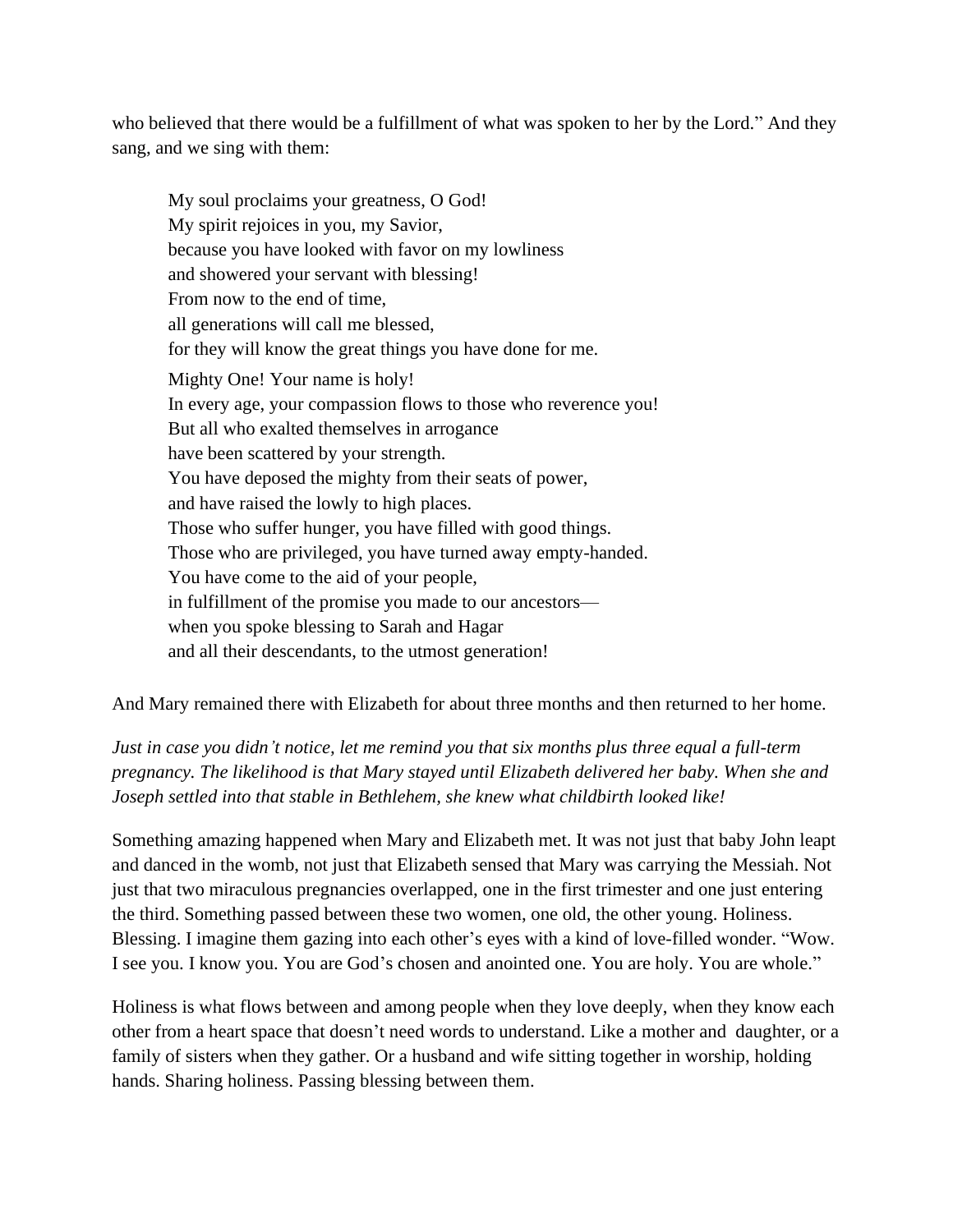The great thing about passing holiness this way is that it's contagious. Other people see it and want it. They yearn for that heart connection. It's not envy; it's more like a feeling of hunger or even homesickness. And so we sing together, like Mary and Elizabeth. It's one of the most important things people can do, along with praying together. One of these days, trust me, we're going to dance together, too.

Another remarkable thing about this connection between two pregnant women is what they sang and how they sang it. This is an ancient psalm or song of praise. Hannah, mother of the prophet Samuel, sang something very like it 1000 years before, when her barrenness was healed and she conceived a child. But it's more than just another praise song. It's a prophecy. Some people call these few verses the gospel in a nutshell.The rest of what Luke wrote about Jesus and the early church is just working out what the song takes for granted - which is what prophecy is.

Here's a little grammar lesson: if you read the original version, you will see something strange about God's actions - not that they're all about justice for the poor and mercy for the powerless; that's what God always does - but that women sing about them as though they've already happened. This is a feature of prophecy throughout the Bible, whether or not the translations show it. It's called "the prophetic perfect." What God promises is such a sure thing, we're going to talk about it in the past tense. You know how it is when you ask someone really reliable to do something absolutely essential? And they say back to you, "Consider it done." Consider it finished already! That is trust. That is confidence. That's how Mary and Elizabeth feel about God.

Of course, when you think about the things they sing about, you can't say they're completely finished. I mean, there are still despots and dictators in power, and people who are dying of hunger, and the wealth gap seems to be growing rather than shrinking. Don't just trust the evidence of your senses, these two women tell us. Trust your heart. Trust the God who has done this marvelous, outlandish, totally awesome and holy thing for us and in us. It's as good as done.

This is the "already/not yet" that Christians talk about sometimes. God's completed and perfected universe has a way of growing inside the world, first invisibly - just as a pregnancy is not seen immediately, and maybe not even sensed by the woman herself; but gradually becomes more and more obvious, until finally the baby is born into the world. And even then there's still a long process of growth and maturing that has to happen.

Here's an example that's close to my heart: the simple truth that I'm standing here today and you do me the courtesy of listening to me. Women were not always so privileged. Parts of the Bible command women to be silent in church and let men do the talking. Even Luke implies that women do best when they just say, "Yes, sir, whatever you say, sir." Jesus *did have* female disciples; they got conveniently forgotten when things were written down. We *do see* a few women serving as teachers and pastors in the New Testament. Their stories were suppressed; that was the message that stuck. It took Presbyterians in this country until 1965 to ordain a woman as